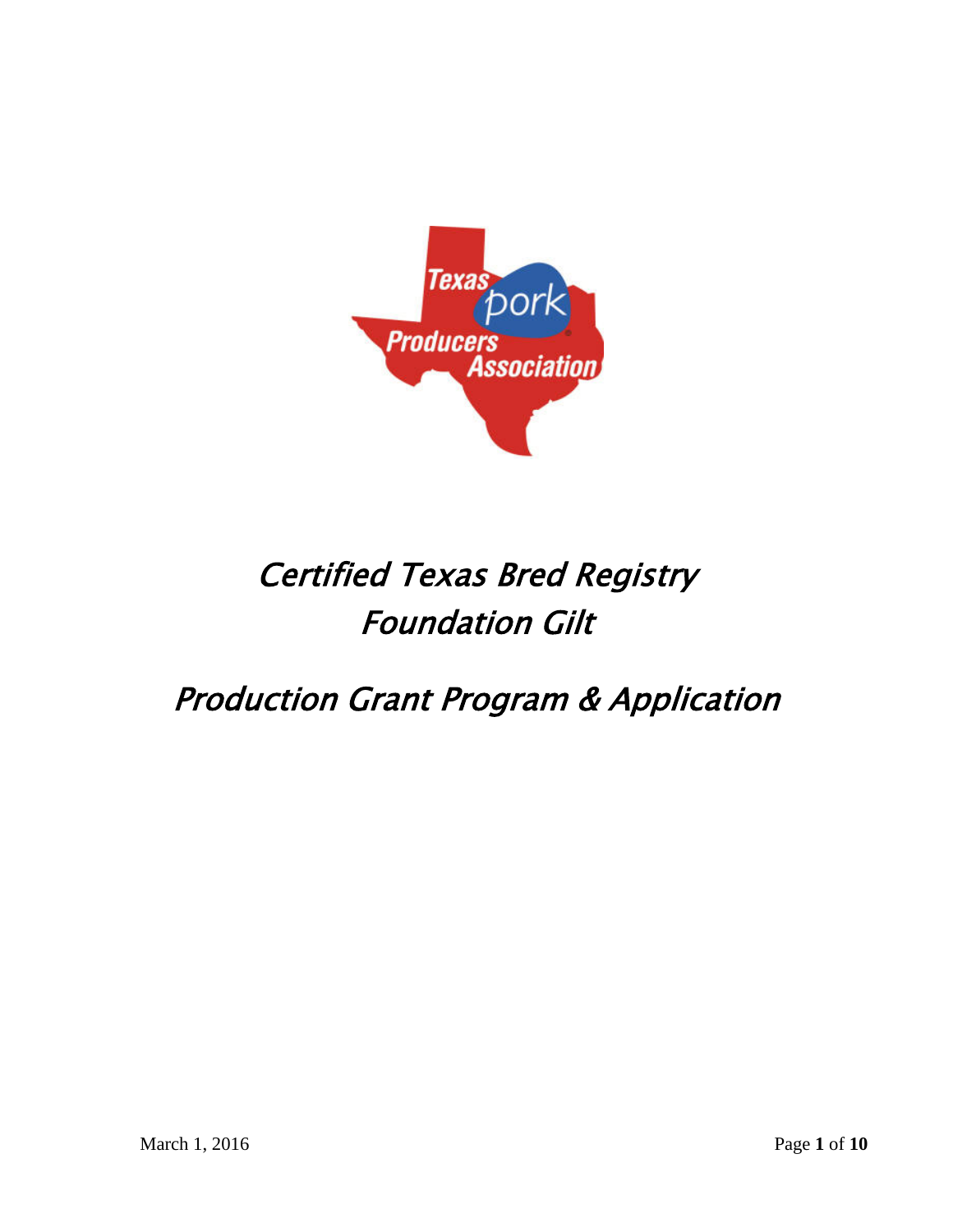## *Texas Pork Producers Association Foundation Gilt Scholarship/Production Grant*

The purpose of the TPPA Foundation Gilt Scholarship/Production Grant Program is to provide financial assistance to the most capable and deserving Texas FFA  $\&$  4-H members that have exhibited Certified Texas Bred Registry Barrows and Gilts as a youth project program.

The TPPA Foundation Gilt Scholarship/Production Grant Program is funded with proceeds from the sale of the CTBR's Foundation Gilt during the CTBR's Texas Stars Gilt Sale during the San Angelo Livestock Show. The amount of the award will be determined by the TPPA's CTBR Committee. Association membership shares a strong commitment in recognizing youth that have been involved in raising and exhibiting CTBR Barrows and Gilts and have developed this award program to reward those exhibitors that have chosen to pursue a college degree or continue their involvement in swine production.

Eligible applications will be reviewed and the recipient(s) will be determined by the TPPA's CTBR Committee. Awards will be of two distinct types, Scholarship or Production Grant. The scholarship/production grant will be funded at a minimum of \$2500.

*Scholarship Award –* Funds will be sent to the financial aid officer of the recipient's chosen college or university. These funds are to reimburse the college or university for the student's tuition and/or fees in the amount not to exceed the total specific sum. The balance of the scholarship may be used to defray other legitimate expenses incidental to college attendance. *(Separate Application)*

*Production Grant* – Production grant funds will be used to defray the recipient's cost of swine production related expenses as determined the production plan submitted by the applicant.

Criteria used in selecting recipient(s) will include (1) scholarship or academic achievement, (2) FFA or 4-H achievement, (3) FFA or 4-H project programs, (4) CTBR Barrow and/or Gilt participations, (5) AST, CEA, and TPPA member recommendations, **for Production Grant Applicants Only,** (6) Applications for the Production Grant must be accompanied by the applicant's history of past production and plan for future production.

#### *COMPLETED APPLICATIONS MUST BE MAILED TO THE TEXAS PORK PRODUCERS ASSOCIATION, 151-A KIRKHAM CIRCLE, KYLE, TX 78640 AND BE POSTMARKED NO LATER THAN APRIL 15, 2016.*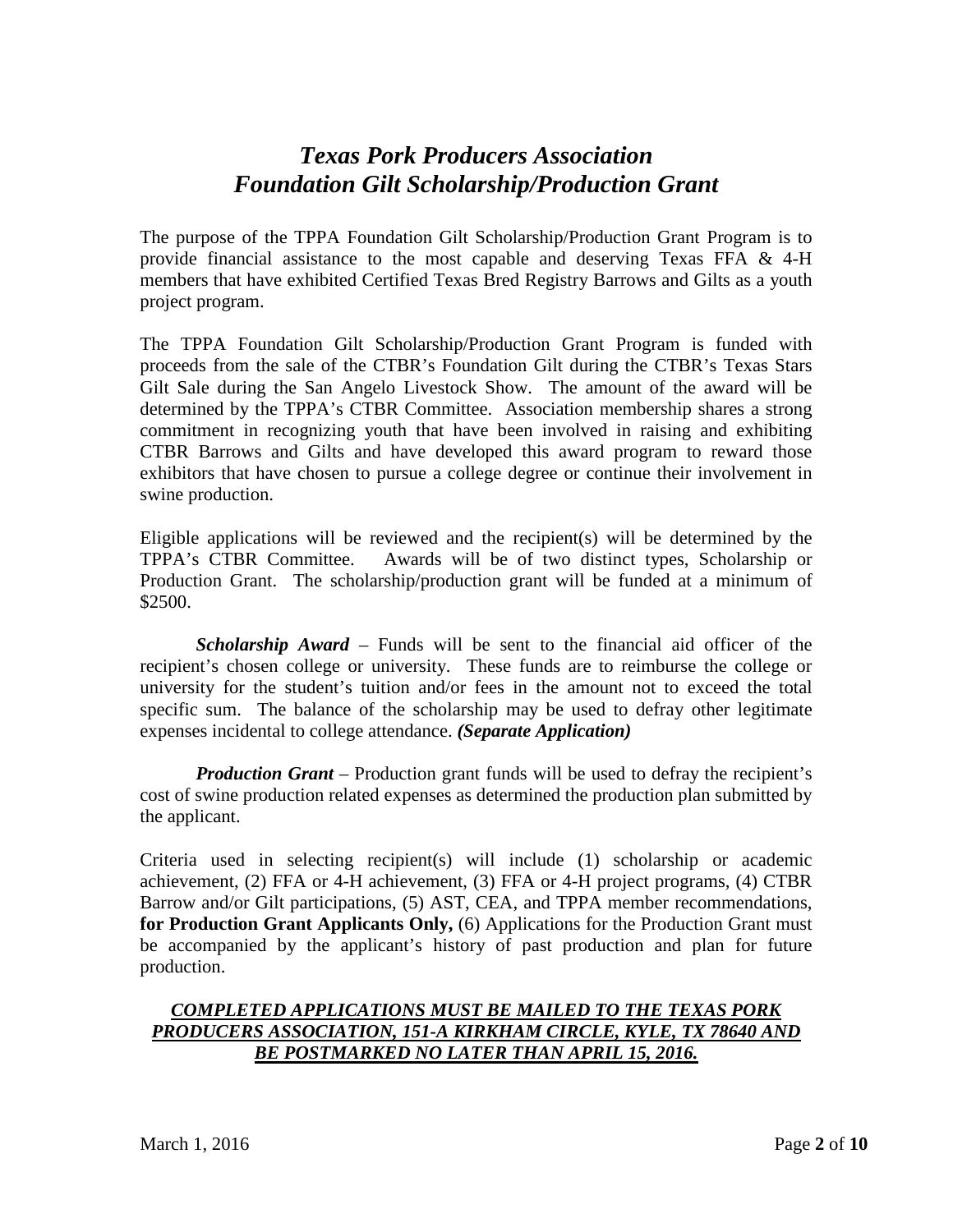## *Texas Pork Producers Association Production Grant Eligibility and Requirements*

- 1. To be eligible to apply for a TPPA Foundation Gilt Production Grant, an applicant must:
	- A. Be an active Texas FFA or 4-H member.
	- B. Be a current graduating senior.
	- C. Submit the most current TPPA Foundation Gilt Production Grant Application.
	- D. Have exhibited CTBR barrows and/or gilts during their FFA or 4-H career.
	- E. Have PQA+ or Quality Counts Certification.
- 2. The TPPA Foundation Gilt Production Grant Application must:
	- A. Have all application pages completed.
	- B. Be typewritten, except for signatures.
	- C. Contain all requested signatures.
	- D. Contain no supplemental pages that are not requested.
	- E. Be accompanied by the student's official transcript for the first three and onehalf (3.5) years, which is signed by a school records official (principal, counselor, registrar, etc.) and certified with a school seal.
	- F. Be accompanied by letters of recommendation from the applicants' AST or CEA and a CTBR Breeder.
- 3. The TPPA reserves the right to verify identity and validity of all applicants and applications.

#### *COMPLETED APPLICATIONS MUST BE MAILED TO THE TEXAS PORK PRODUCERS ASSOCIATION, 151-A KIRKHAM CIRCLE, KYLE, TX 78640 AND BE POSTMARKED NO LATER THAN APRIL 15, 2016.*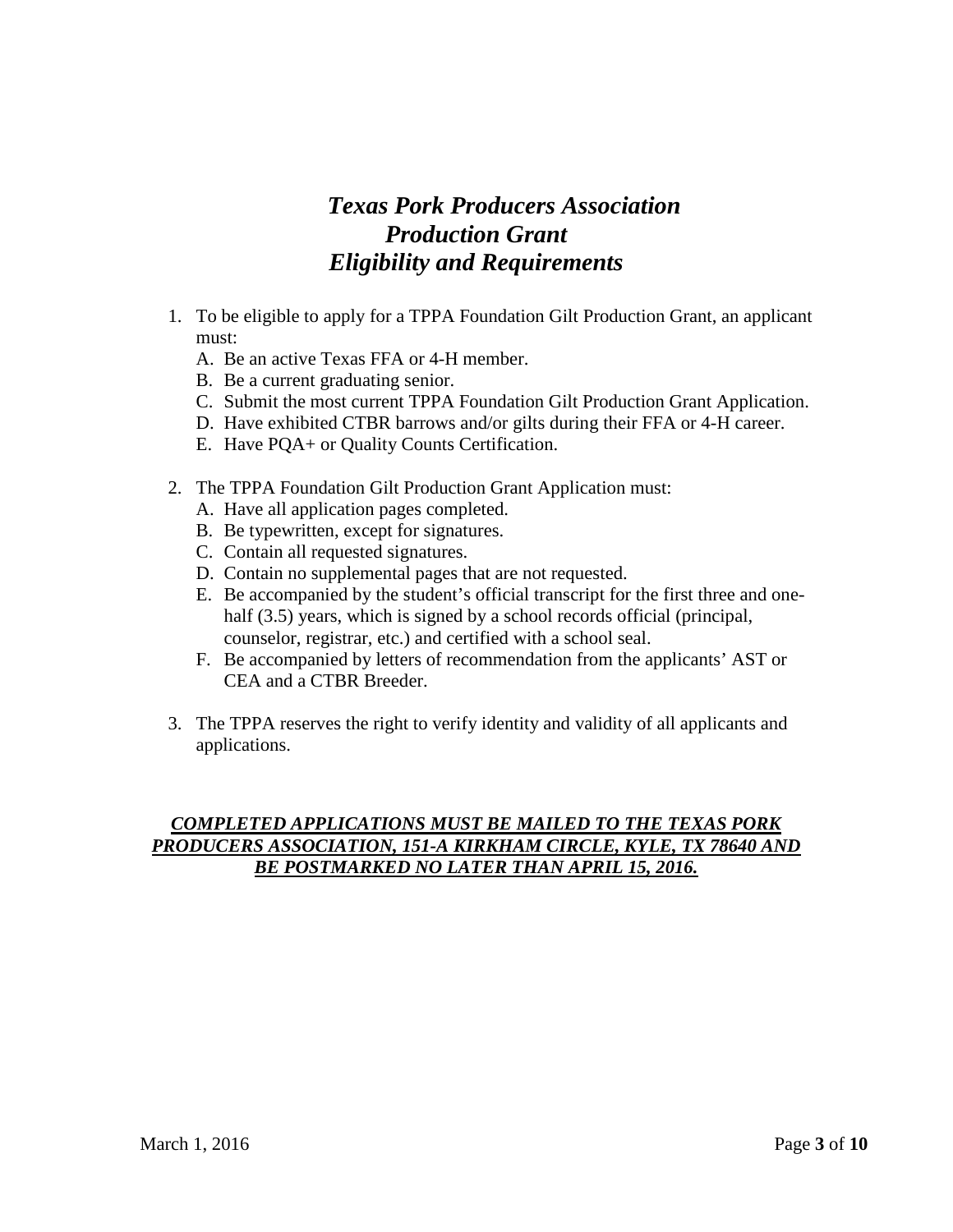## **I. GENERAL INFORMATION**

| 1. |                                           |                 |                             |             |                                 |
|----|-------------------------------------------|-----------------|-----------------------------|-------------|---------------------------------|
|    | (First Name)                              |                 | (Middle Initial)            | (Last Name) |                                 |
| 2. | (Age)                                     | (Date of Birth) |                             |             |                                 |
|    |                                           |                 |                             |             |                                 |
|    | 3. Telephone Contacts:                    |                 |                             |             |                                 |
|    |                                           |                 | Home (Area Code-Number)     |             | Mobile/Other (Area Code-Number) |
|    | 4. E-mail Contact:                        |                 |                             |             |                                 |
|    |                                           |                 | <b>Best E-mail Address</b>  |             |                                 |
|    | 5. Home Address:                          |                 |                             |             |                                 |
|    |                                           |                 | (Street, Route, Box Number) |             |                                 |
|    |                                           | (City)          | (County)                    | (State)     | (Zip Code)                      |
|    | 6. Name of High School:                   |                 |                             |             |                                 |
|    |                                           |                 |                             |             |                                 |
|    |                                           |                 |                             |             |                                 |
|    |                                           |                 | (Street, Route, Box Number) |             |                                 |
|    |                                           |                 | (City, State and Zip Code)  |             |                                 |
|    | 9. Farm Property Location:                |                 |                             |             |                                 |
|    | Address:                                  |                 |                             |             |                                 |
|    | (Address)                                 |                 | (City)                      | (State)     | (Zip Code)                      |
|    | 10. Owner of Record of the Farm Property: |                 |                             |             |                                 |
|    |                                           |                 |                             |             |                                 |
|    |                                           |                 |                             |             |                                 |
|    | (Address)                                 |                 | (City)                      | (State)     | (Zip Code)                      |
|    |                                           |                 |                             |             |                                 |
|    |                                           |                 |                             |             |                                 |
|    | March 1, 2016                             |                 |                             |             | Page 4 of 10                    |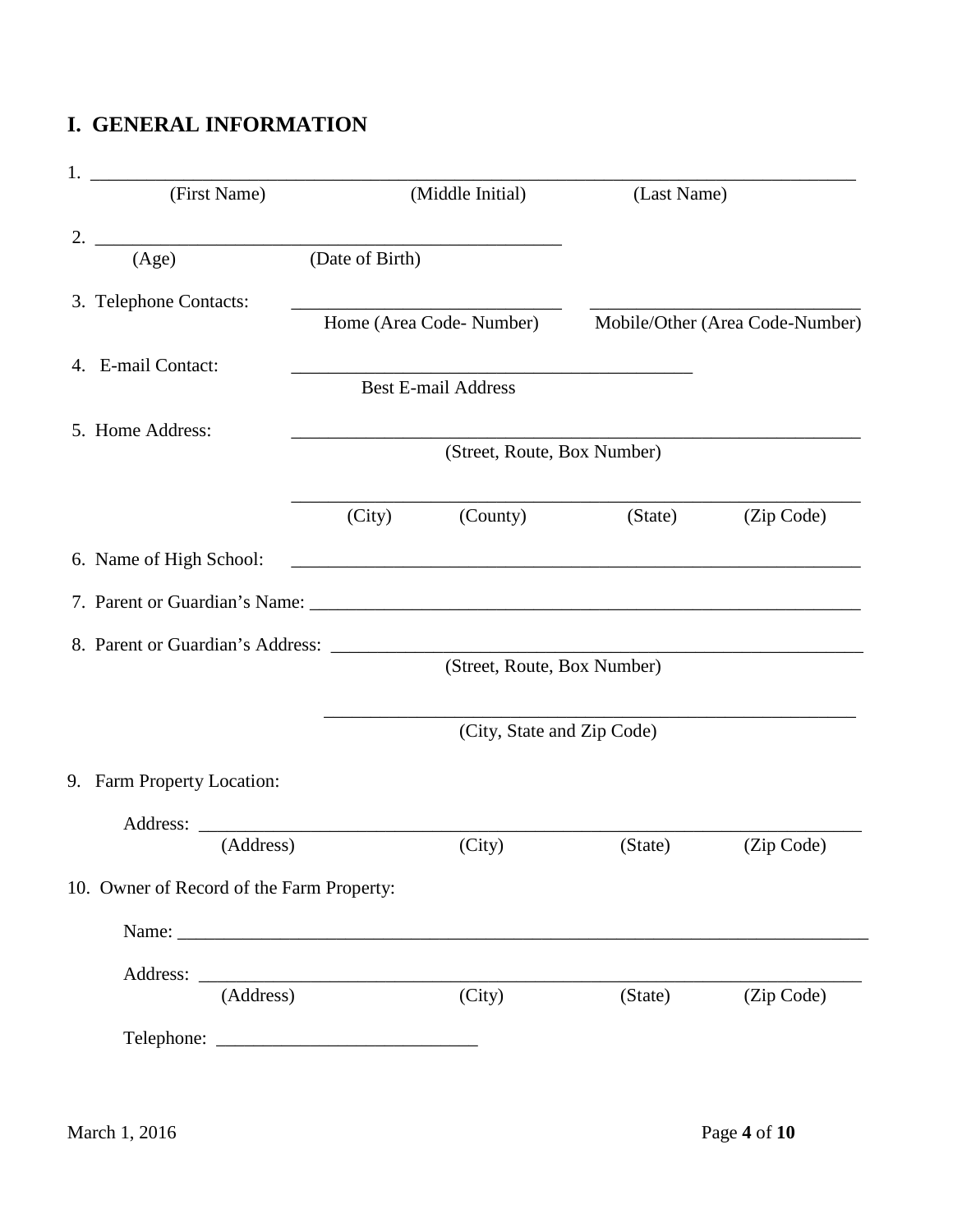| 11. Upon graduation do you plan to attend a college or university?                                                                    |                                       |
|---------------------------------------------------------------------------------------------------------------------------------------|---------------------------------------|
| 12. If yes, at which college or university?                                                                                           |                                       |
|                                                                                                                                       |                                       |
| 14. $PQA + :$ Quality Counts: $\begin{vmatrix} \cdot & \cdot & \cdot \\ \cdot & \cdot & \cdot \\ \cdot & \cdot & \cdot \end{vmatrix}$ | Certification Date:<br>Month/Day/Year |

### **The following must be attached to the Production Grant Application:**

*(Attachments must be separate, please address each item individually)*

*1. Past History of Swine Production by the Applicant* – Briefly describe your past involvement in swine production, describe how you began, how you financed your program, years of involvement, number of sows, type of production, etc.

*2. Present Status of Your Program –* Briefly describe the present status of your swine production program. Describe facilities available, financing, number of sows, type of production, inventory related to production, etc.

*3. Plans for Future Production –* Briefly describe your plans for future production, key strategies, and goals. Describe what you plan to accomplish with your swine production program.

*4. Production Plan –* Submit a production plan to include a herd health and nutritional program. Include a breeding/weaning/sales schedule.

*5. Program Budget –* Submit a program budget for one-year to include all costs related to your swine production program. Include a projected income schedule.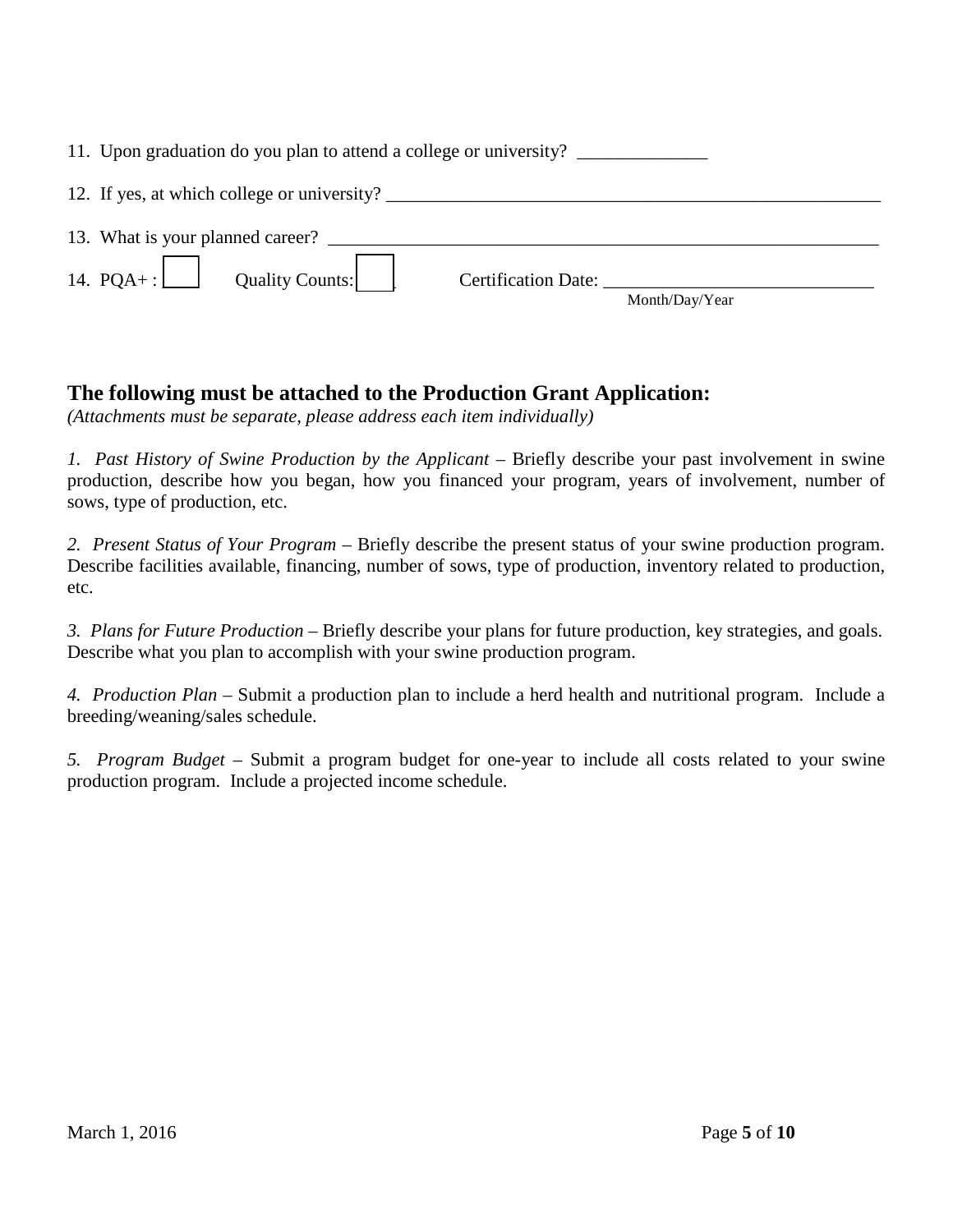| Year | Office or Committee Responsibility | Length of Service |
|------|------------------------------------|-------------------|
|      |                                    |                   |
|      |                                    |                   |
|      |                                    |                   |
|      |                                    |                   |
|      |                                    |                   |
|      |                                    |                   |
|      |                                    |                   |
|      |                                    |                   |
|      |                                    |                   |
|      |                                    |                   |
|      |                                    |                   |
|      |                                    |                   |
|      |                                    |                   |
|      |                                    |                   |
|      |                                    |                   |
|      |                                    |                   |

A. Leadership Positions – List FFA & 4-H Offices and Committee Responsibilities:

B. Participation in FFA or 4-H Activities – List team participations, leadership development activities, meetings, Conferences and other activities participated in as an individual or as a member of a team. List each activity only once:

| Activity | <b>Highest Level of Participation</b> | Years of<br>Participation |
|----------|---------------------------------------|---------------------------|
|          |                                       |                           |
|          |                                       |                           |
|          |                                       |                           |
|          |                                       |                           |
|          |                                       |                           |
|          |                                       |                           |
|          |                                       |                           |
|          |                                       |                           |
|          |                                       |                           |
|          |                                       |                           |
|          |                                       |                           |
|          |                                       |                           |
|          |                                       |                           |
|          |                                       |                           |
|          |                                       |                           |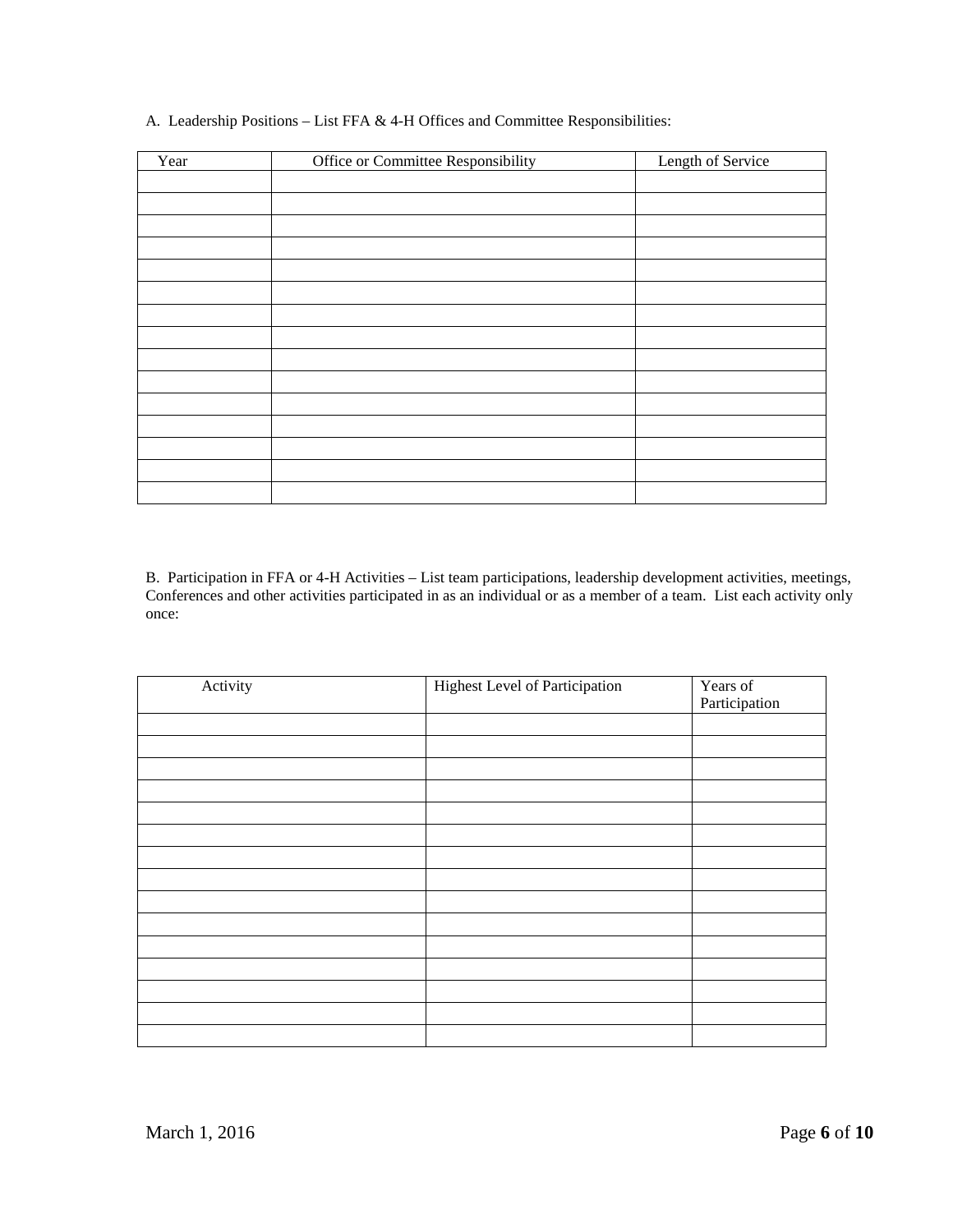C. Livestock Show Participations – List the livestock shows in which you exhibited CTBR Barrows or Gilts. Include the name of the CTBR breeder for each animal exhibited. List only livestock shows that participate in the CTBR awards program: (State Fair of Texas, Fort Worth, San Antonio, San Angelo CTBR Gilt & Barrow, and Houston Livestock Shows)

| Year | Livestock Show | Breeder/City |
|------|----------------|--------------|
|      |                |              |
|      |                |              |
|      |                |              |
|      |                |              |
|      |                |              |
|      |                |              |
|      |                |              |
|      |                |              |
|      |                |              |
|      |                |              |
|      |                |              |
|      |                |              |
|      |                |              |
|      |                |              |
|      |                |              |
|      |                |              |
|      |                |              |
|      |                |              |
|      |                |              |
|      |                |              |
|      |                |              |
|      |                |              |
|      |                |              |
|      |                |              |
|      |                |              |
|      |                |              |
|      |                |              |
|      |                |              |
|      |                |              |
|      |                |              |
|      |                |              |
|      |                |              |
|      |                |              |
|      |                |              |
|      |                |              |
|      |                |              |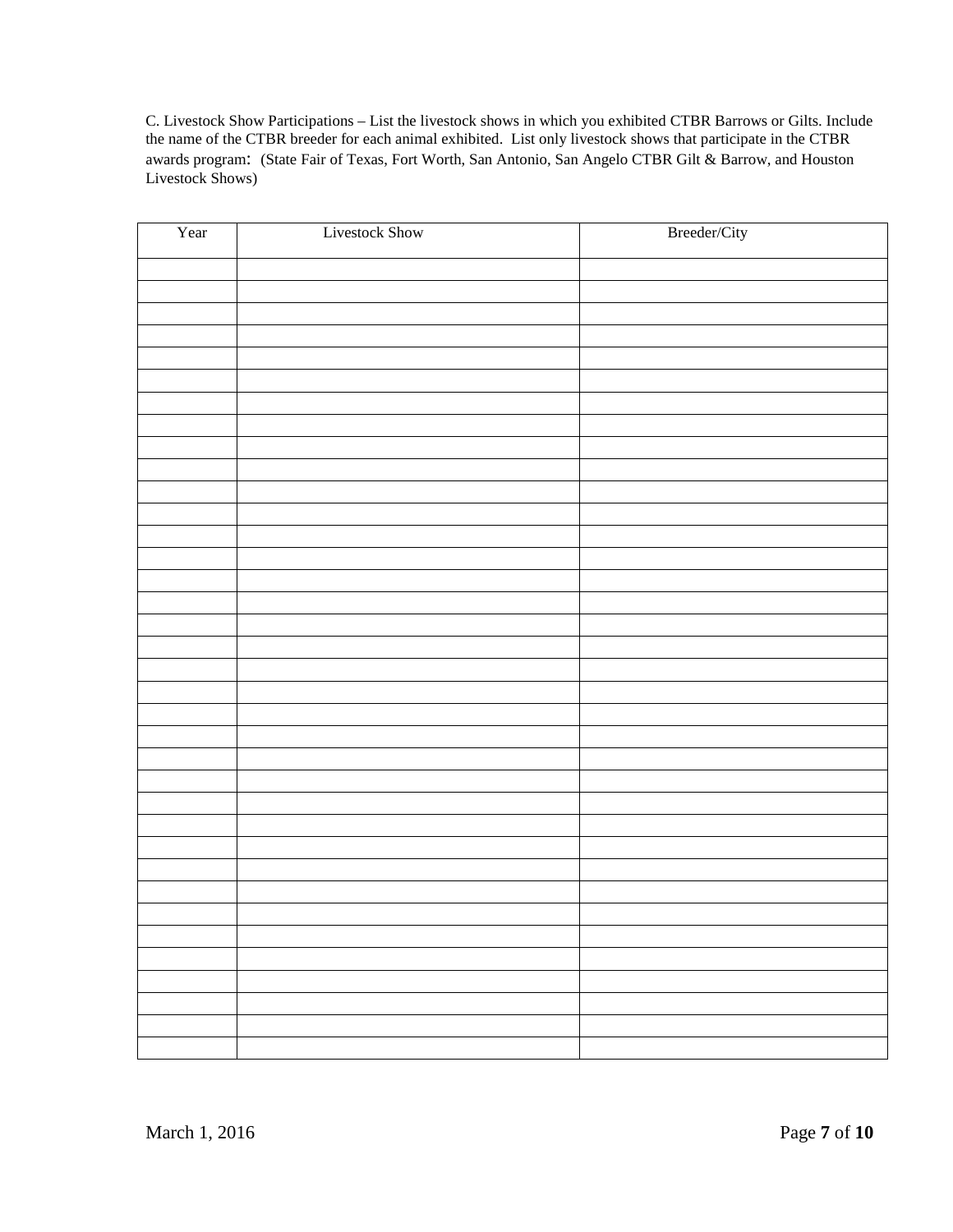D. School and Community Activities – List clubs, organizations, memberships in breed associations, community service activities and other activities that you are currently involved in or have participated in the past: *(List each activity only once).*

| Activity | <b>Highest Level of Participation</b> | Years of Participation |
|----------|---------------------------------------|------------------------|
|          |                                       |                        |
|          |                                       |                        |
|          |                                       |                        |
|          |                                       |                        |
|          |                                       |                        |
|          |                                       |                        |
|          |                                       |                        |
|          |                                       |                        |
|          |                                       |                        |
|          |                                       |                        |
|          |                                       |                        |
|          |                                       |                        |
|          |                                       |                        |
|          |                                       |                        |
|          |                                       |                        |

E. FFA and 4-H Honors Received – List awards, recognitions and honors received as a result of FFA or 4-H Membership:

| Year | Honor. Award. Or Recognition | Level |
|------|------------------------------|-------|
|      |                              |       |
|      |                              |       |
|      |                              |       |
|      |                              |       |
|      |                              |       |
|      |                              |       |
|      |                              |       |
|      |                              |       |
|      |                              |       |
|      |                              |       |
|      |                              |       |
|      |                              |       |
|      |                              |       |
|      |                              |       |
|      |                              |       |
|      |                              |       |
|      |                              |       |
|      |                              |       |
|      |                              |       |
|      |                              |       |
|      |                              |       |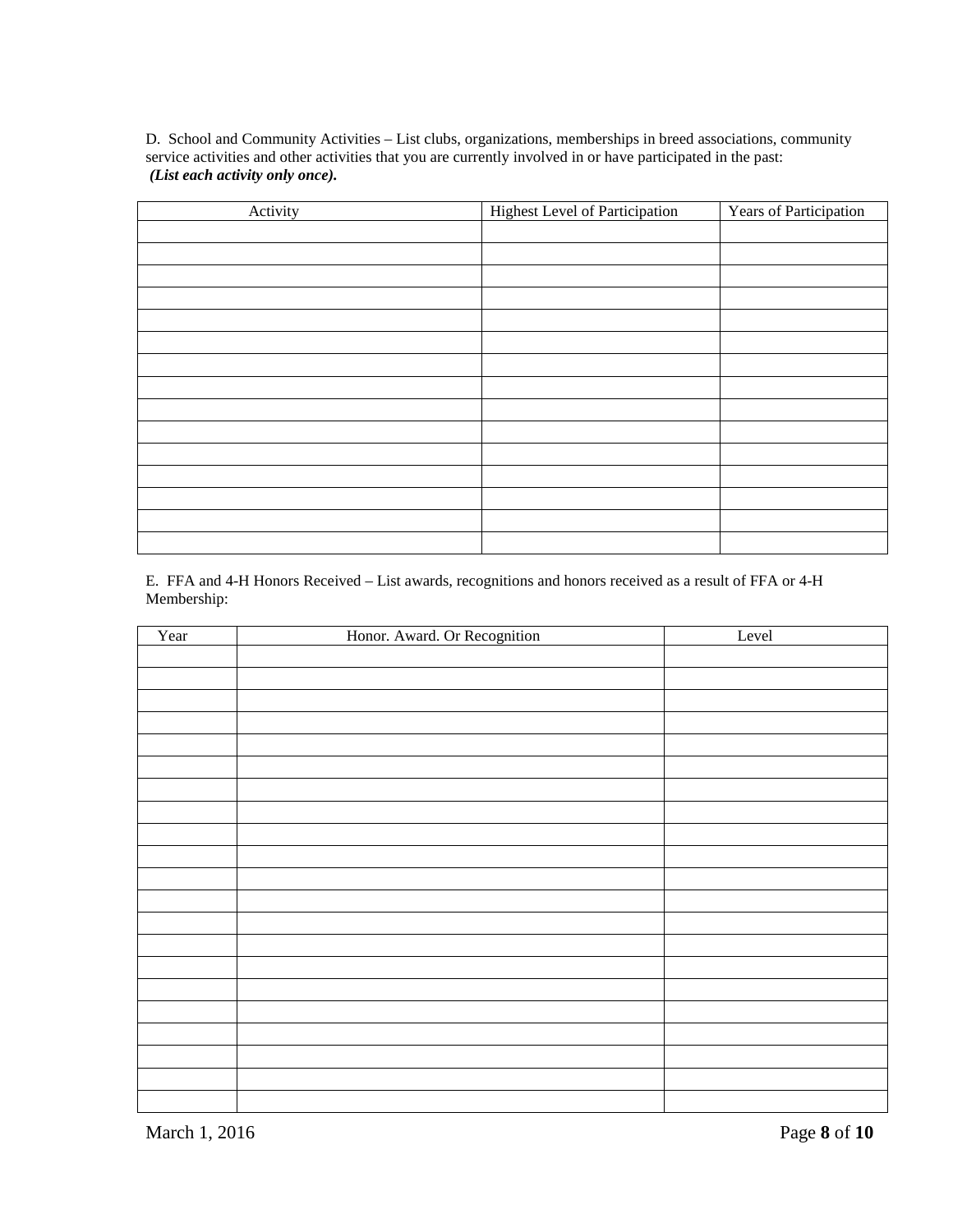F. FFA and 4-H Swine Project Program - List the size and scope of your swine project program. Types of programs will include but are not limited to show projects, breeding projects and market projects. List programs separately by years:

| Year | Type of Program | Size or Scope |
|------|-----------------|---------------|
|      |                 |               |
|      |                 |               |
|      |                 |               |
|      |                 |               |
|      |                 |               |
|      |                 |               |
|      |                 |               |
|      |                 |               |
|      |                 |               |
|      |                 |               |
|      |                 |               |
|      |                 |               |
|      |                 |               |
|      |                 |               |
|      |                 |               |
|      |                 |               |
|      |                 |               |
|      |                 |               |
|      |                 |               |
|      |                 |               |
|      |                 |               |
|      |                 |               |
|      |                 |               |
|      |                 |               |
|      |                 |               |
|      |                 |               |
|      |                 |               |
|      |                 |               |
|      |                 |               |
|      |                 |               |
|      |                 |               |
|      |                 |               |
|      |                 |               |
|      |                 |               |
|      |                 |               |
|      |                 |               |
|      |                 |               |
|      |                 |               |